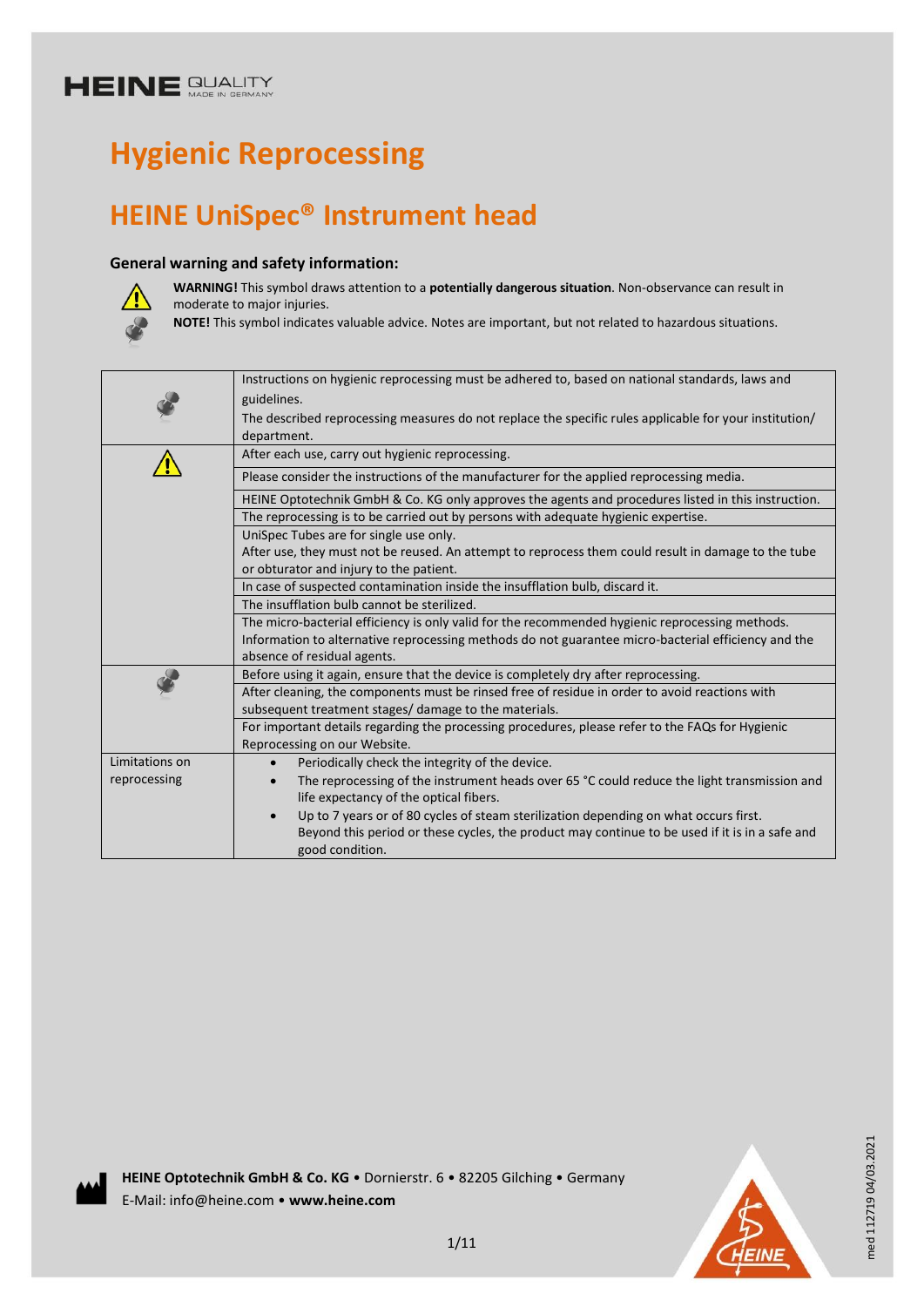### **Choice of the reprocessing procedure**

The hygienic classification (Spaulding classification) of the device, as well as the decision for one of the offered reprocessing procedures, is the responsibility of the user or the qualified person(s) responsible for reprocessing. Internal regulations of your hospital/ institution, national directives, recommendations, standards and laws need to be considered.

For highly infectious cases (previous or following patients) e. g. in case of a proven existence of a dangerous infectious disease (symptomatic or asymptomatic), the reprocessing guidelines in this document are superseded by processes of your institution / practice-internal regulations, national directives, recommendations, standards and laws.

#### **For the Instrument head, choose one of the following reprocessing procedures:**

|               |                         | <b>Cleaning and disinfection</b>       |                                      |                                           |  |
|---------------|-------------------------|----------------------------------------|--------------------------------------|-------------------------------------------|--|
|               |                         | Automated<br>cleaning and disinfection | <b>Manual cleaning</b><br>(brushing) | <b>Manual disinfection</b><br>(immersion) |  |
| Sterilization | <b>No Sterilization</b> | Chapter A*                             | Chapter B                            |                                           |  |
|               | <b>Steam</b>            | Chapter C*                             | Chapter D                            |                                           |  |

\*Validated

**For the insufflation bulb wipe disinfection has to be performed (Chapter E)**

**For the sponge holder manual cleaning (brushing) and manual disinfection (immersion) has to be performed (Chapter F)**

**For the illumination adaptor wipe disinfection has to be performed (Chapter G)**

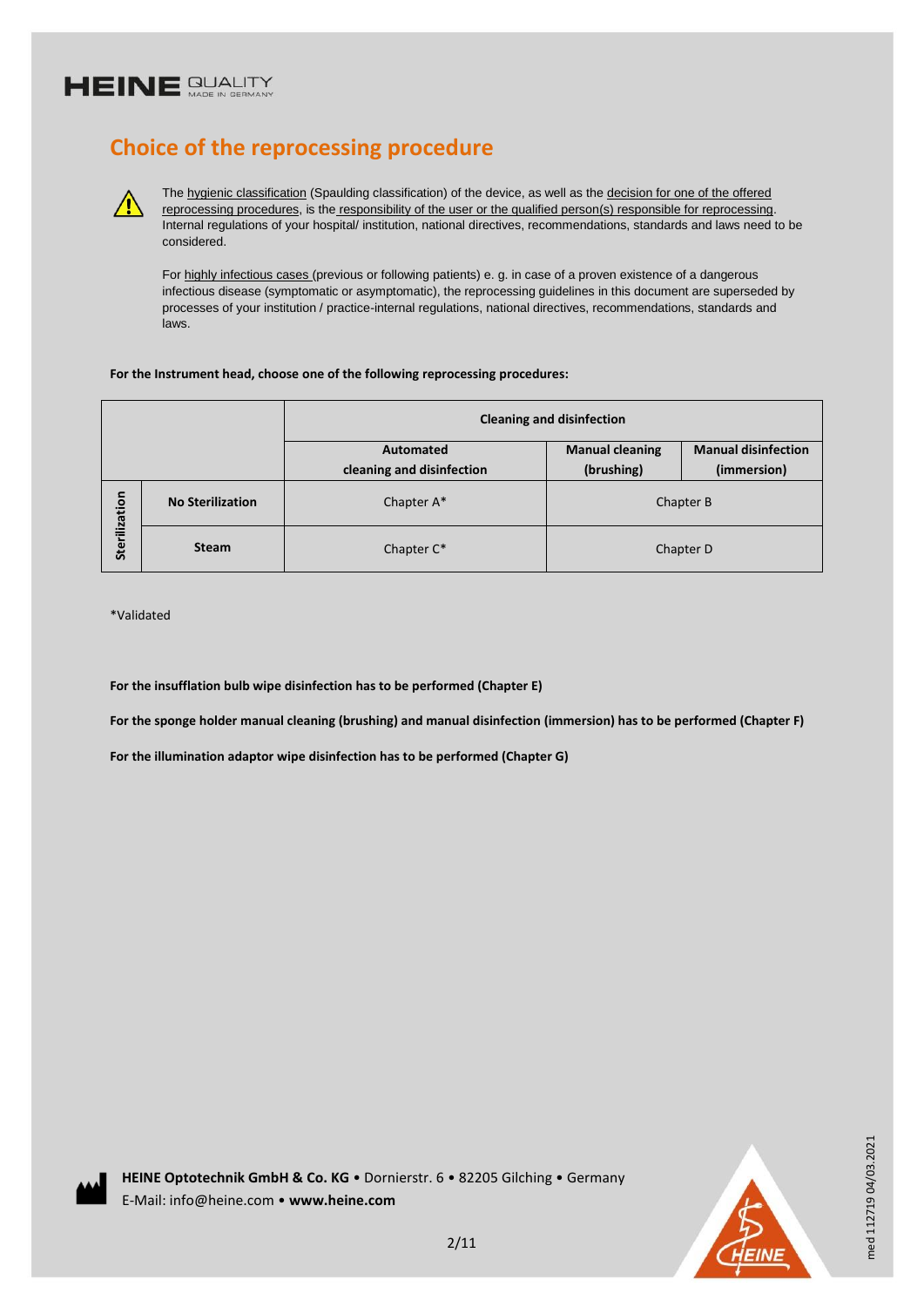## **Chapter A: Automated cleaning and disinfection of the instrument head**

**1. Point of use**

Gross contamination must be removed soon after use, e. g. with a disposable wet wipe or enzymatic pre-cleaner. **2. Containment and transportation**

Reprocess as soon as possible following use.

**3. Preparation**

Remove the tube from the instrument head and dispose it.

For reprocessing, open the viewing window of the instrument head and remove the swivel lens.



Remove the light source before reprocessing

#### **4. Cleaning and disinfection**

**4.1 Manual pre cleaning**

#### *Equipment*

- Cleaning agent: enzymatic or neutral to mildly alkaline (e. g. CIDEZYME or neodisher MediClean)
- Soft plastic brushes

*Implementation*

- Soak the instrument head and the swivel lens for 1 min. submerged in the cleaning solution (30 40 °C).
- Brush off visible contamination on the outer and inner surfaces at least 3 times (immersed in cleaning solution) with a plastic brush.
- Then rinse the components with running demineralised water.

#### **4.2 Automated cleaning and disinfection**

*Equipment*

- Washer/disinfector that conforms to the requirements of ISO 15883 or has a validated procedure corresponding to ISO 15883.
- Cleaning agent: alkaline (e.g. neodisher FA)
- Neutralizing agent: based on citric acid (e.g. neodisher Z)

*Implementation*

- Place the instrument heads in the washer-disinfector in a tilt resistant manner without touching each other.
- The connector for the insufflation bulb has to be connected to flushing connections of the washer/disinfector, to flush the lumen sufficiently.
- The instructions from the manufacturer of the cleaning agents and the washer/disinfector must be followed.
- Chose a suitable cleaning agent and cleaning program (according to ISO 15883).
- Recommendation: A program with disinfection lasting at least 5 min. at 93 °C or an alternative, comparable program. e. g.
	- o pre-rinsing
	- o alkaline cleaning
	- o neutralisation / based on citric acid
	- o rinsing / without additive
	- o final rinsing,
	- o disinfection 93°C
	- o drying

#### **5. Inspection and function testing**

- Check the device for any visible contaminants or abrasions. Reprocess again if necessary. Dispose if the contaminants cannot be removed.
- Perform functional testing after reprocessing.

#### **6. Storage**

Store it in such a way that it is protected from recontamination, dust and moisture.



med 112719 04/03.2021

med 112719 04/03.2021

**HEINE Optotechnik GmbH & Co. KG** • Dornierstr. 6 • 82205 Gilching • Germany E-Mail: info@heine.com • **www.heine.com**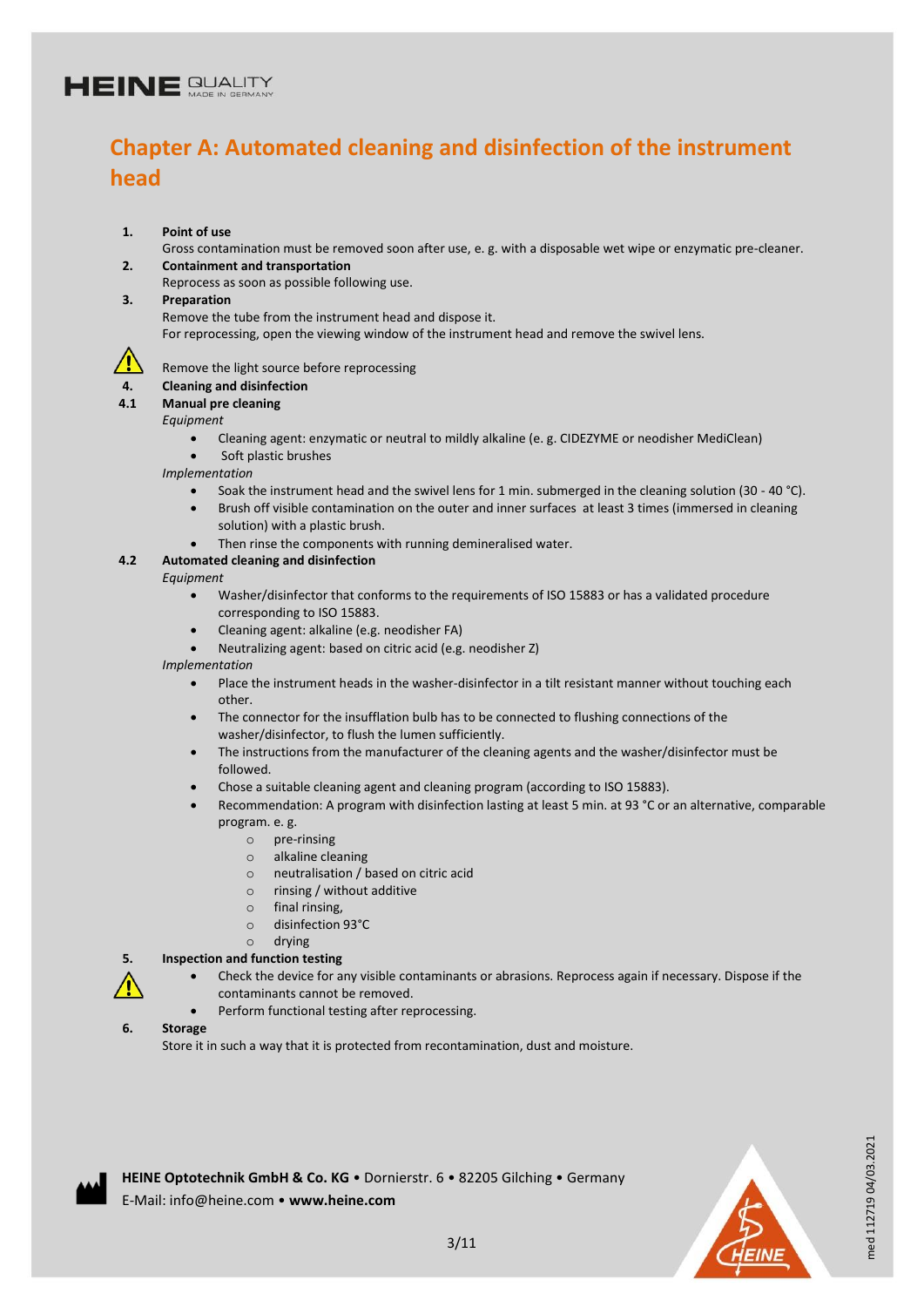### **Chapter B:Manual cleaning (brushing) and manual disinfection (immersion) of the instrument head**

**(alternative reprocessing procedure)**

#### **1. Point of use**

Gross contamination must be removed soon after use, e. g. with a disposable wet wipe or enzymatic pre-cleaner.

- **2. Containment and transportation**
- Reprocess as soon as possible following use.
- **3. Preparation**

Remove the tube from the instrument head and dispose it.

For reprocessing, open the viewing window of the instrument head and remove the swivel lens.



#### Remove the light source before reprocessing

#### **4. Manual cleaning by brushing**

*Equipment*

- Cleaning agent: enzymatic or neutral to mildly alkaline (e. g. CIDEZYME by ASP).
- Warm (30 40 °C) demineralized water, Soft plastic brushes.

*Implementation*

- Soak the instrument head and the swivel lens for 1 min. submerged in the cleaning solution (30-40 °C).
- Clean all surfaces by brushing (submerged in the cleaning solution).
- Pay particular attention to recesses, ridges and difficult to access areas.
- For removing the cleaning agent and drying afterwards, follow the instructions provided by the manufacturer of the cleaning agent.
- Optics may be wiped using a micro-fibre cloth.

#### **5. Manual immersion disinfection**

*Equipment*

- Disinfecting agent (fungicidal, bactericidal (including mycobacteria) und virucidal) for immersion disinfection (compatible with cleaning agent): Quarternary ammonium compounds (e. g. neodisher Septo MED)
	- or agent ortho-phthalaldehyde (e. g. CidexOPA)

*Implementation*

- Immerse the instrument head and the swivel lens in the disinfectant solution as specified by the manufacturer of the disinfectant.
- Pay particular attention to maintain the specified concentrations, temperatures and the contact times.
- For removing the disinfectant and drying afterwards, follow the instructions provided by the manufacturer of the disinfectant.

#### **6. Inspection and function testing**



- Check the device for any visible contaminants or abrasions. Reprocess again if necessary. Dispose if the
- contaminants cannot be removed.
- Perform functional testing after reprocessing.

#### **7. Storage**

Store it in such a way that they are protected from recontamination, dust and moisture.



4/11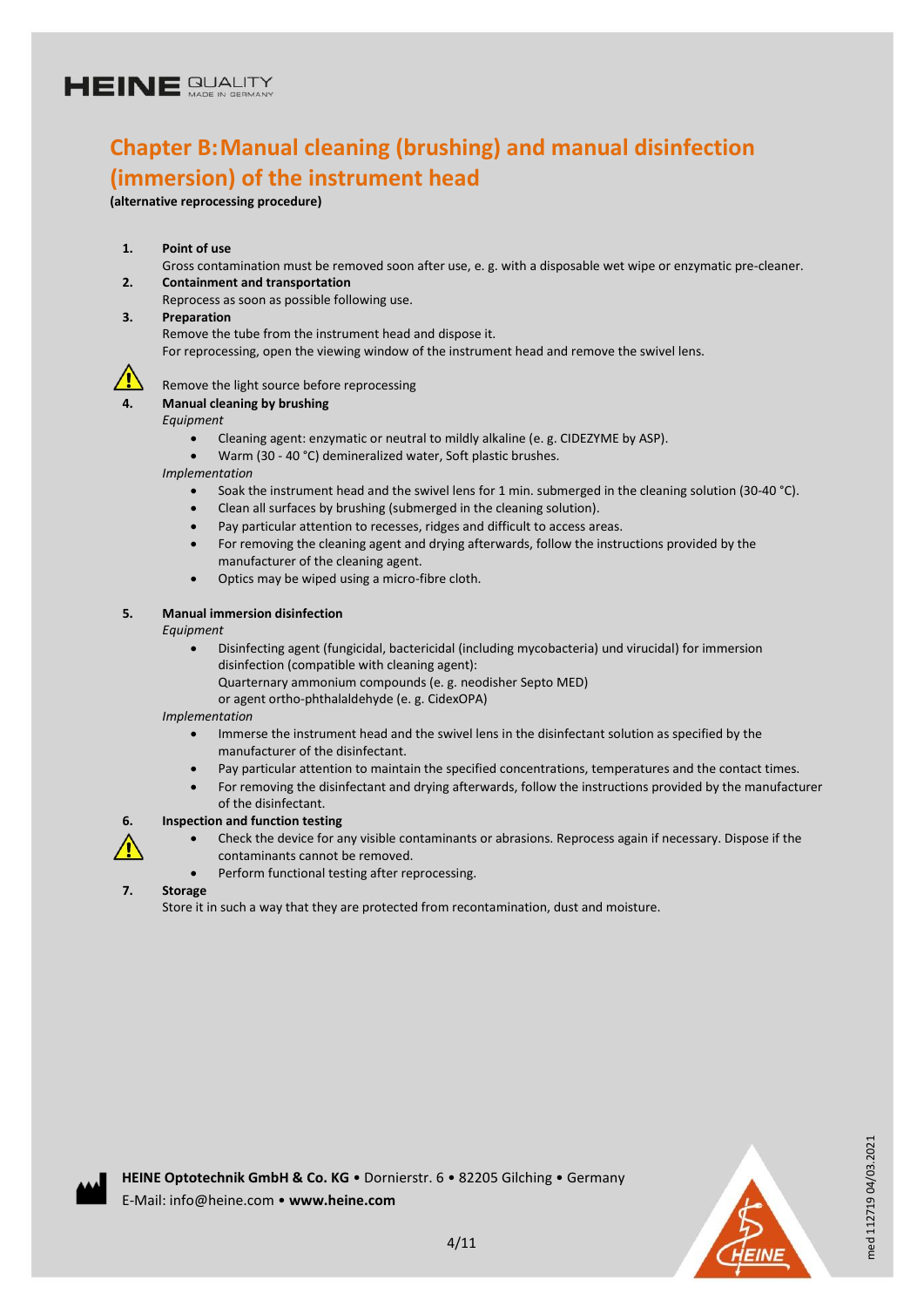## **Chapter C: Automated cleaning and disinfection, steam sterilization of the instrument head**

**1. Point of use**

Gross contamination must be removed soon after use, e. g. with a disposable wet wipe or enzymatic pre-cleaner. **2. Containment and transportation**

- Reprocess as soon as possible following use.
- **3. Preparation**

Remove the tube from the instrument head and dispose it.

For reprocessing, open the viewing window of the instrument head and remove the swivel lens.



Remove the light source before reprocessing

- **4. Cleaning and disinfection**
- **4.1 Manual pre cleaning**
	- *Equipment* 
		- Cleaning agent: enzymatic or neutral to mildly alkaline (e. g. CIDEZYME or neodisher MediClean)
		- Soft plastic brushes

*Implementation*

- Soak the instrument head and the swivel lens for 1 min. submerged in the cleaning solution (30 40 °C).
- Brush off visible contamination on the outer and inner surfaces at least 3 times (immersed in cleaning solution) with a plastic brush.
- Then rinse the components with running demineralised water.

#### **4.2 Automated cleaning and disinfection**

*Equipment*

- Washer/disinfector that conforms to the requirements of ISO 15883 or has a validated procedure corresponding to ISO 15883.
- Cleaning agent: alkaline (e.g. neodisher FA)
- Neutralizing agent:
	- based on citric acid (e.g. neodisher Z)

*Implementation*

- Place the instrument heads in the washer-disinfector in a tilt resistant manner without touching each other.
- The connector for the insufflation bulb has to be connected to flushing connections of the washer/disinfector, to flush the lumen sufficiently.
- The instructions from the manufacturer of the cleaning agents and the washer/disinfector must be followed.
- Chose a suitable cleaning agent and cleaning program (according to ISO 15883).
- Recommendation: A program with disinfection lasting at least 5 min. at 93 °C or an alternative, comparable program. e. g.
	- o pre-rinsing
	- o alkaline cleaning
	- o neutralisation / based on citric acid
	- o rinsing / without additive
	- o final rinsing,
	- o disinfection 93°C
	- o drying

#### **5. Inspection and function testing**

- Check the device for any visible contaminants or abrasions. Reprocess again if necessary. Dispose if the contaminants cannot be removed.
- Perform functional testing after reprocessing.
- **6. Packaging for Sterilization**
	- Pack the items individually in single or double standardized sterilization pouches suitable for the selected sterilization process.





med 112719 04/03.2021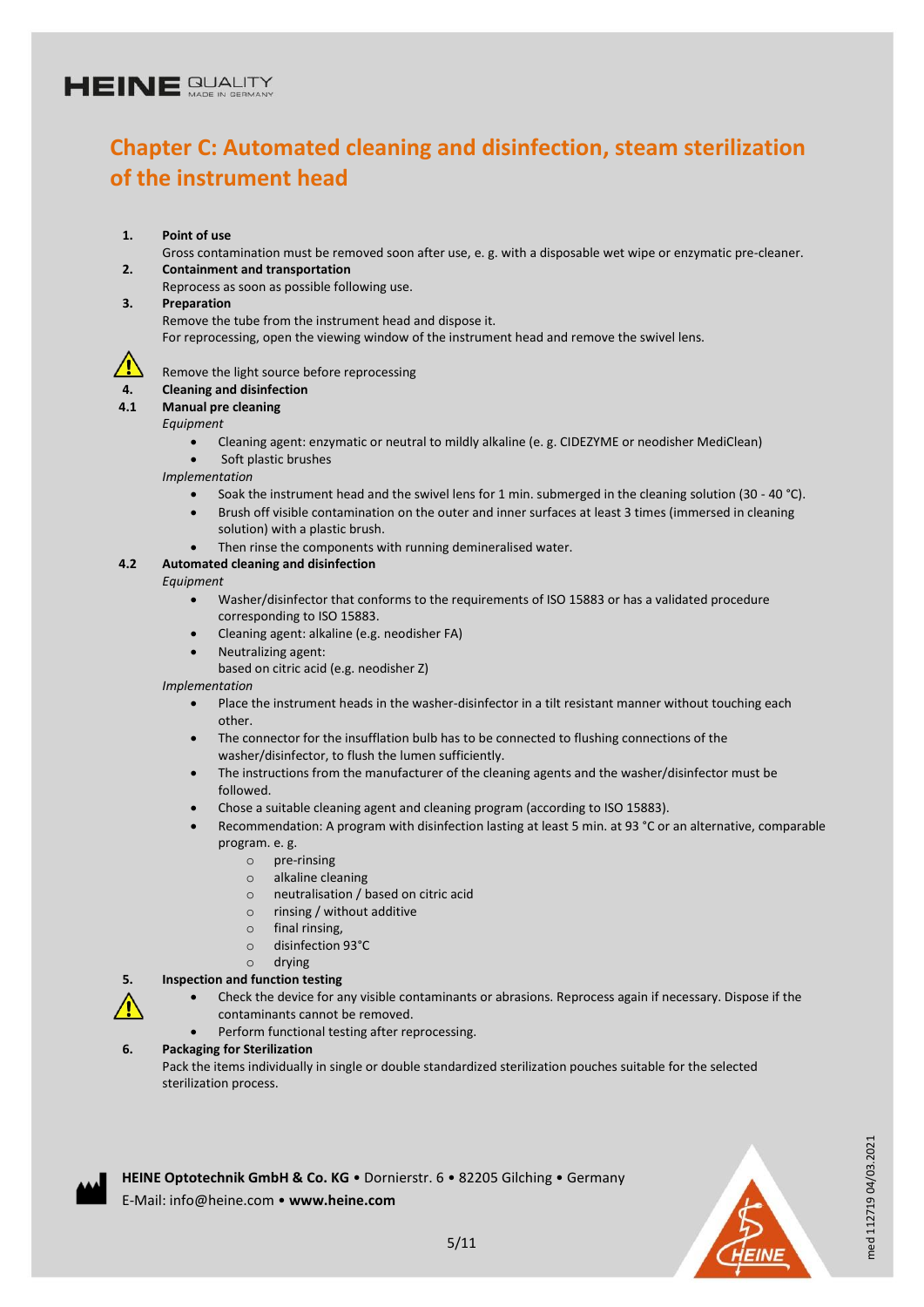



#### **7. Steam Sterilization**

The real drying time depends on various parameters. Its determination and validation is in the responsibility of the user.

*Equipment* Steam sterilizer (Class B according to DIN EN 13060) *Implementation* Use the following program (ISO 17665):

- Fractionated vacuum procedure (at least 3 pre-vacuum cycles):
	- Sterilization temperature: at least 132 °C (max. 134 °C)
	- Exposure time/holding time: at least 3 min.
	- Drying time: at least 20 min.

#### **8. Storage**

Store it in such a way that it is protected from recontamination, dust and moisture.



med 112719 04/03.2021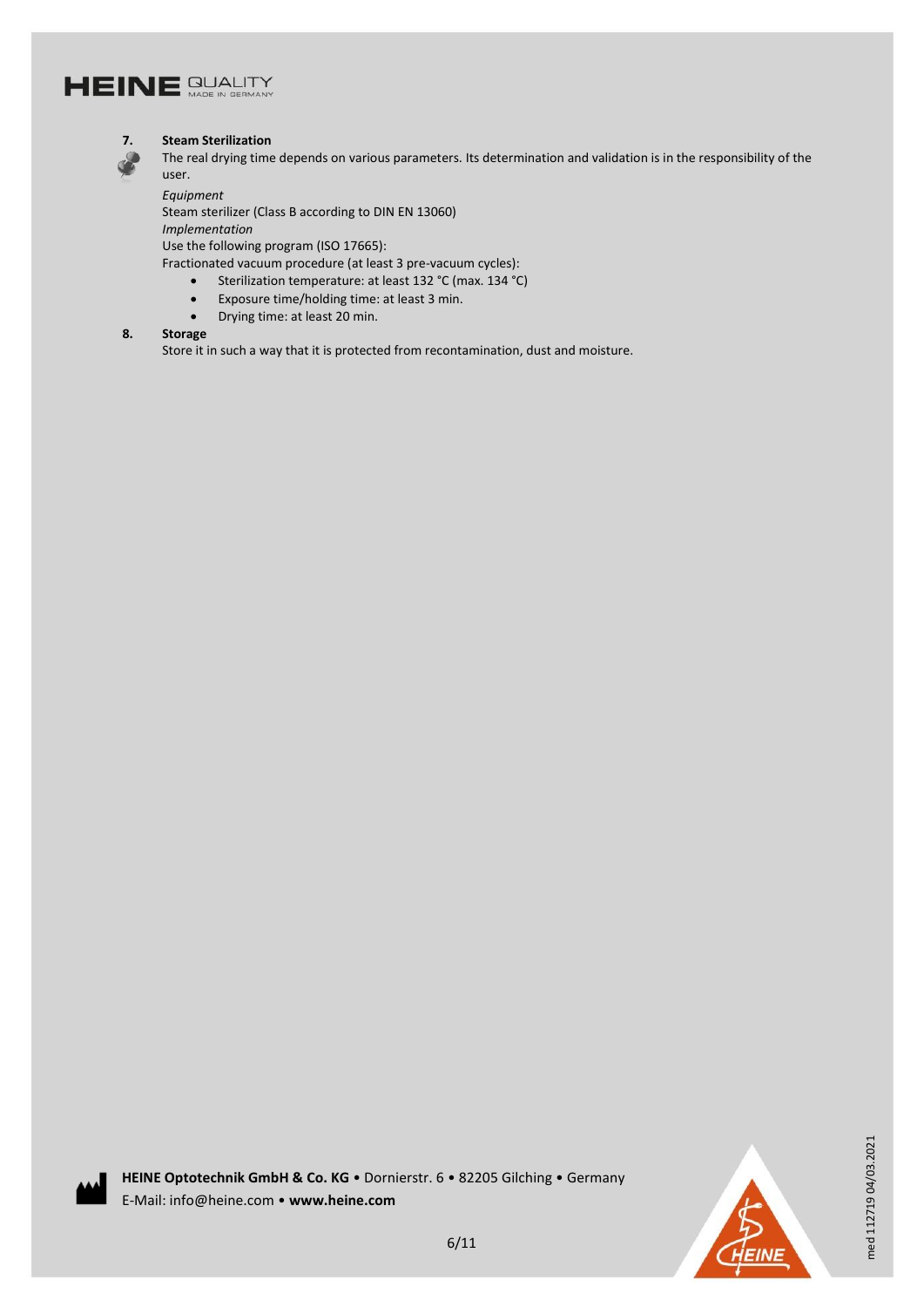### **Chapter D: Manual cleaning (brushing), manual disinfection (immersion) and steam sterilization of the instrument head**

**(alternative reprocessing procedure)**

#### **1. Point of use**

Gross contamination must be removed soon after use, e. g. with a disposable wet wipe or enzymatic pre-cleaner.

- **2. Containment and transportation**
- Reprocess as soon as possible following use.
- **3. Preparation**

Remove the tube from the instrument head and dispose it.

For reprocessing, open the viewing window of the instrument head and remove the swivel lens.



#### Remove the light source before reprocessing

#### **4. Manual cleaning by brushing**

*Equipment*

- Cleaning agent: enzymatic or neutral to mildly alkaline (e. g. CIDEZYME by ASP).
- Warm (30 40 °C) demineralized water, Soft plastic brushes.

*Implementation*

- Soak the instrument head and the swivel lens for 1 min. submerged in the cleaning solution (30-40 °C).
- Clean all surfaces by brushing (submerged in the cleaning solution).
- Pay particular attention to recesses, ridges and difficult to access areas.
- For removing the cleaning agent and drying afterwards, follow the instructions provided by the manufacturer of the cleaning agent.
- Optics may be wiped using a micro-fibre cloth.

#### **5. Manual immersion disinfection**

#### *Equipment*

- Disinfecting agent (fungicidal, bactericidal (including mycobacteria) und virucidal) for immersion disinfection (compatible with cleaning agent): Quarternary ammonium compounds (e. g. neodisher Septo MED)
	- or agent ortho-phthalaldehyde (e. g. CidexOPA)

#### *Implementation*

- Immerse the instrument head and the swivel lens in the disinfectant solution as specified by the manufacturer of the disinfectant.
- Pay particular attention to maintain the specified concentrations, temperatures and the contact times.
- For removing the disinfectant and drying afterwards, follow the instructions provided by the manufacturer of the disinfectant.

#### **6. Inspection and function testing**

- Check the device for any visible contaminants or abrasions. Reprocess again if necessary. Dispose if the contaminants cannot be removed.
- Perform functional testing after reprocessing.

#### **7. Packaging for Sterilization**

Pack the items individually in single or double standardized sterilization pouches suitable for the selected sterilization process.

#### **8. Steam Sterilization**

The real drying time depends on various parameters. Its determination and validation is in the responsibility of the user.

#### *Equipment*

Steam sterilizer (Class B according to DIN EN 13060)

#### *Implementation*

Use the following program (ISO 17665):

Fractionated vacuum procedure (at least 3 pre-vacuum cycles):

- Sterilization temperature: at least 132 °C (max. 134 °C)
- Exposure time/holding time: at least 3 min.
- Drying time: at least 20 min.

E-Mail: info@heine.com • **www.heine.com**

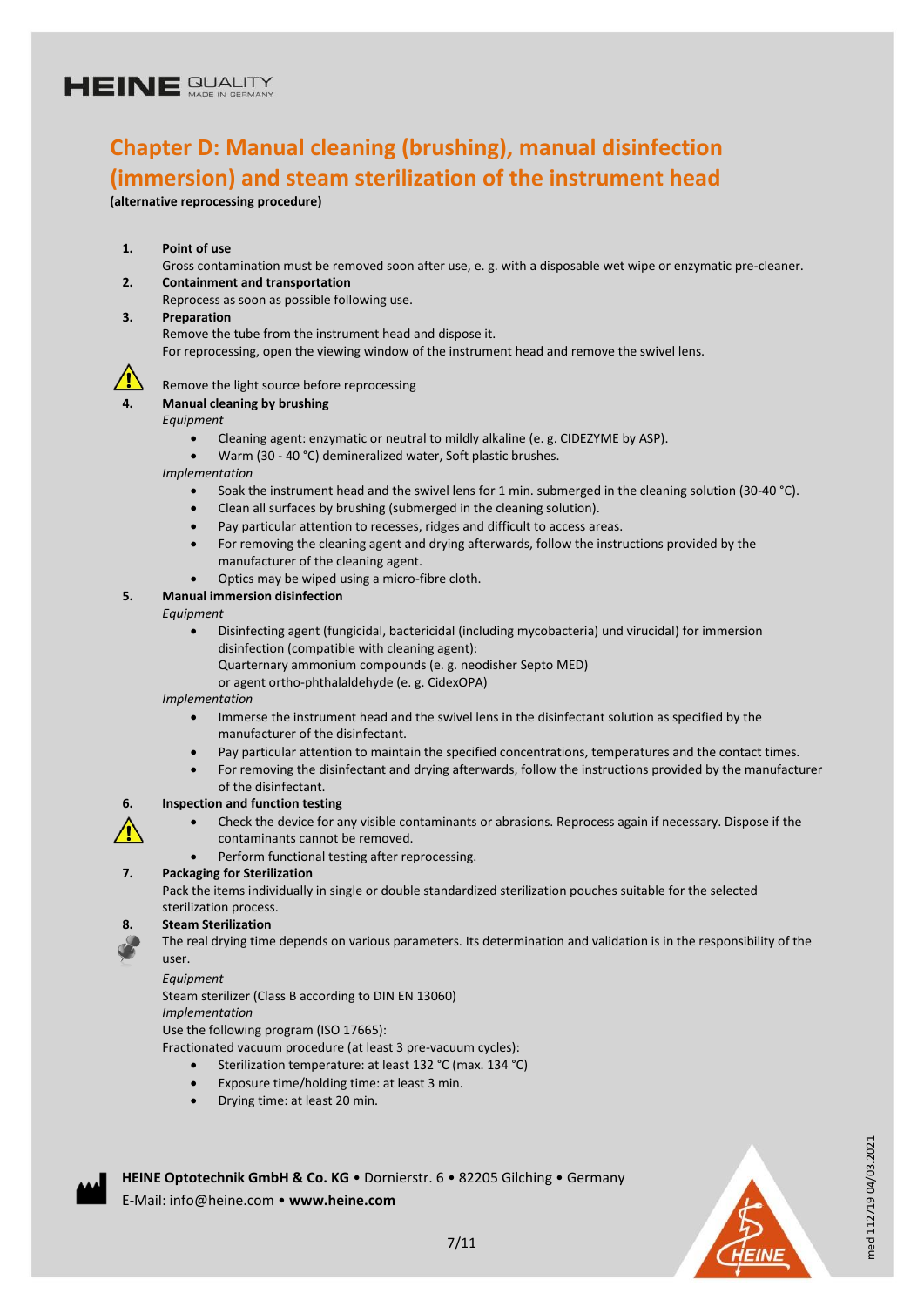

#### **9. Storage**

Store it in such a way that they are protected from recontamination, dust and moisture.



**HEINE Optotechnik GmbH & Co. KG** • Dornierstr. 6 • 82205 Gilching • Germany E-Mail: info@heine.com • **www.heine.com**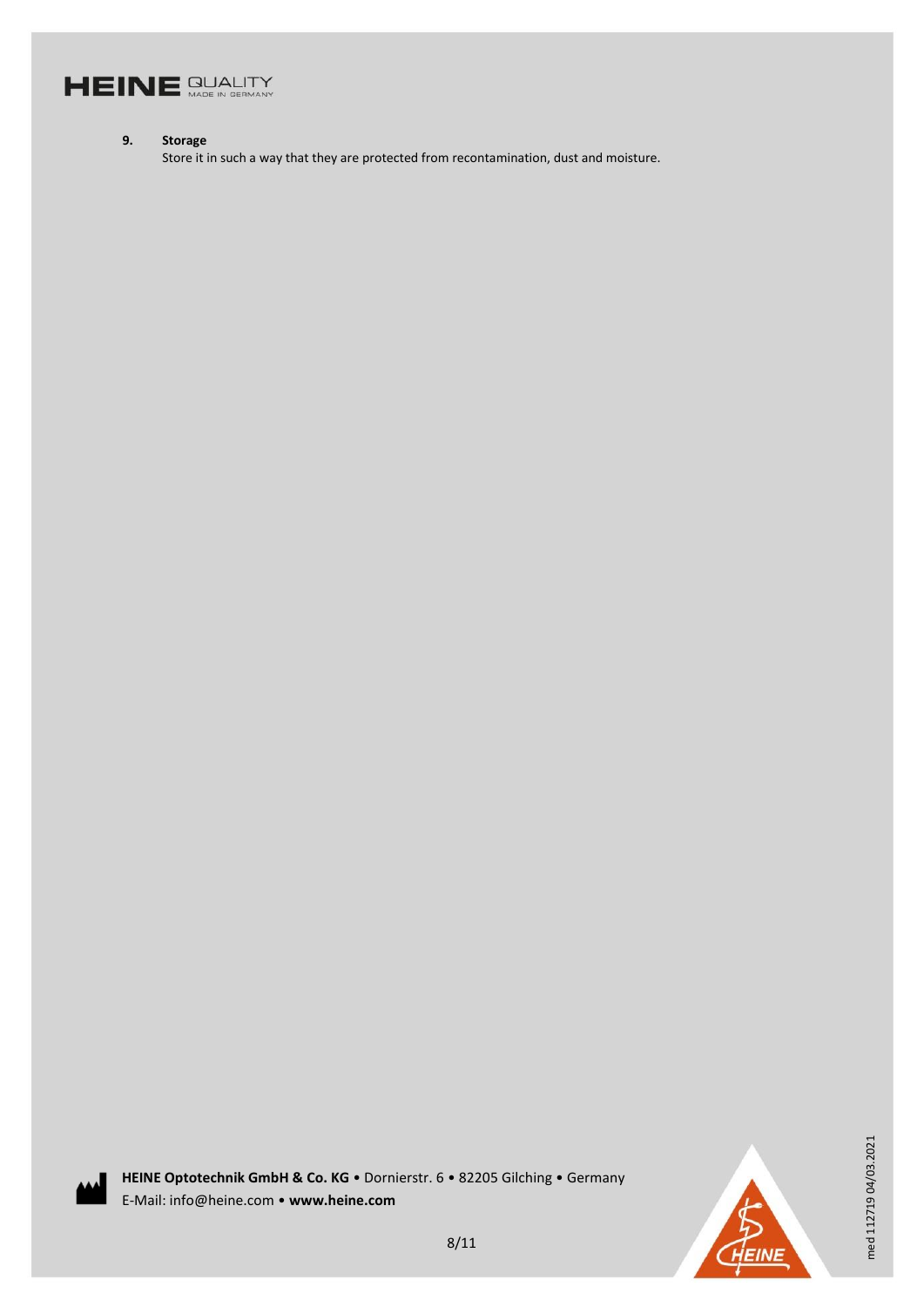

### **Chapter E: Wipe disinfection of the insufflation bulb**

(Material compatible procedure)



Reprocess as soon as possible following use.

For highly infectious cases (previous or following patients) e. g. in case of a proven existence of a dangerous infectious disease (symptomatic or asymptomatic), dispose the insufflation bulb directly after use.

#### **2. Preparation**

Remove the insufflation bulb from the UniSpec instrument head and dispose of the hygiene filter. **3. Manual cleaning and disinfection**



Pay attention that all surfaces are completely moistened for the complete exposure time specified by the disinfectant manufacturer. If necessary, increase the number of wiping procedures and or the number of wipes. *Equipment*

- Cleaning agent: enzymatic or neutral to mildly alkaline (e. g. neodisher MediClean or Cidezyme) Disinfectant:
	- quarternary ammonium compounds (e. g. Cleanisept Wipes , Mikrobac Tissues or Sani-Cloth AF3), alcoholic (e. g. Incides N) or

hydrogen peroxide (e. g. PREempt Wipes)

*Implementation*

- Wipe all outer surfaces with wipes at least 3 times.
- Pay particular attention to difficult to access areas.
- For removing the disinfectant and drying afterwards, follow the instructions provided by the disinfectant manufacturer.

#### **4. Inspection and function testing**

- Check the device for any visible contaminants or abrasions. Reprocess again if necessary. Dispose if the contaminants cannot be removed.
- Perform functional testing after reprocessing.
- **5. Storage**

Store it in such a way that it is protected from recontamination, dust and moisture.

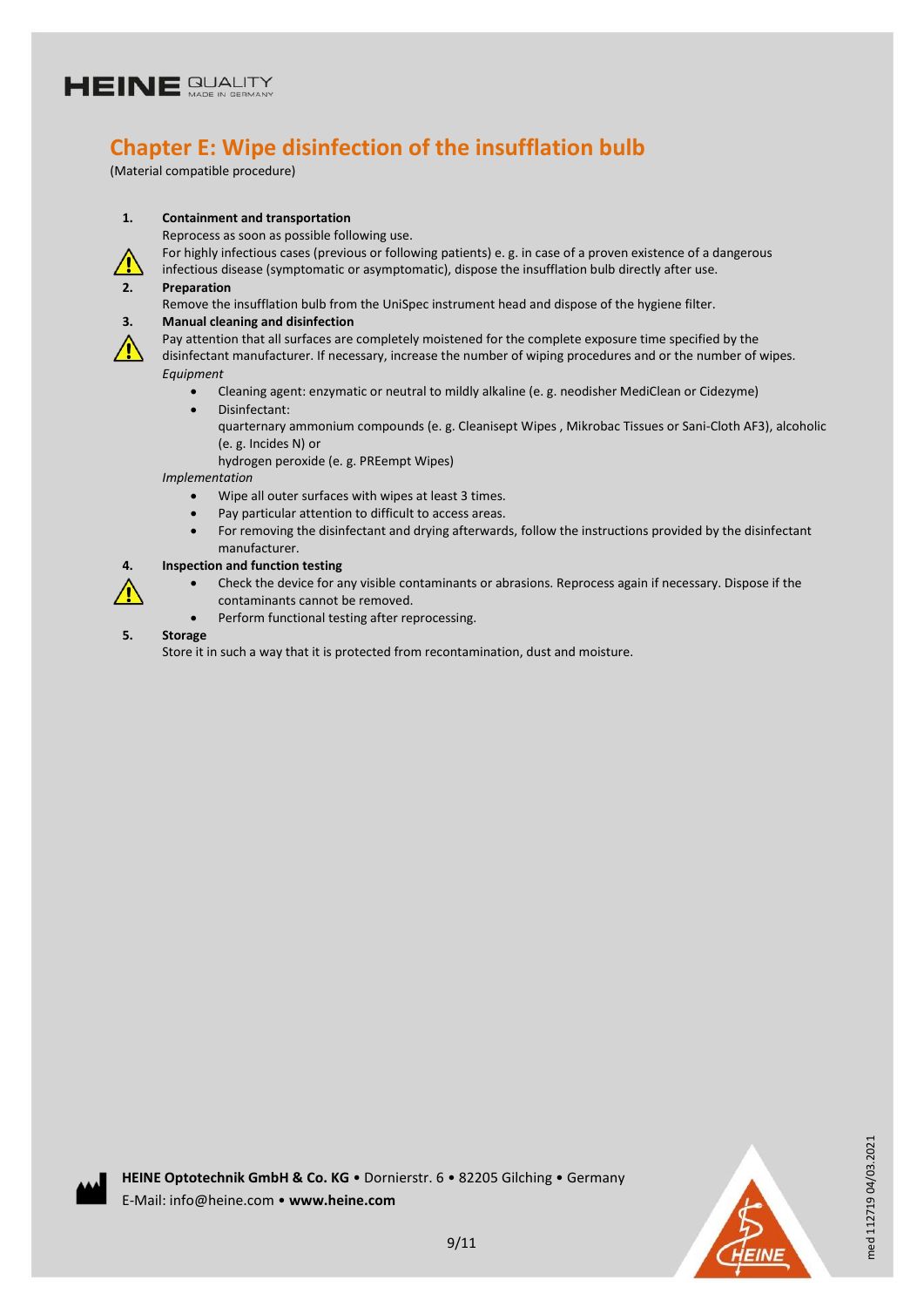### **Chapter F: Manual cleaning (brushing) and manual disinfection (immersion) of the sponge holder**

(Material compatible procedure)

#### **1. Point of use**

- Gross contamination must be removed soon after use, e. g. with a disposable wet wipe or enzymatic pre-cleaner.
- **2. Containment and transportation**
- Reprocess as soon as possible following use.
- **3. Preparation**
	- The sponge holder must be reprocessed with the pliers open.
- **4. Manual cleaning by brushing**
	- *Equipment*
		- Cleaning agent: enzymatic or neutral to mildly alkaline (e. g. CIDEZYME by ASP).
		- Warm (30 40 °C) demineralized water, Soft plastic brushes.

*Implementation*

- Soak the sponge holder for 1 min. submerged in the cleaning solution (30-40 °C).
- Clean all surfaces by brushing (submerged in the cleaning solution).
- Pay particular attention to difficult to access areas.
- Thoroughly brush the areas touched by the patient or the user.
- For removing the cleaning agent and drying afterwards, follow the instructions provided by the manufacturer of the cleaning agent.

#### **5. Manual immersion disinfection**

- *Equipment*
	- Disinfecting agent (fungicidal, bactericidal (including mycobacteria) und virucidal) for immersion disinfection (compatible with cleaning agent):
		- Quarternary ammonium compounds (e. g. neodisher Septo MED)
		- or agent ortho-phthalaldehyde (e. g. CidexOPA)

#### *Implementation*

- Immerse the sponge holder in the disinfectant solution as specified by the manufacturer of the disinfectant.
- Pay particular attention to maintain the specified concentrations, temperatures and the contact times.
- For removing the disinfectant and drying afterwards, follow the instructions provided by the manufacturer of the disinfectant.

#### **6. Inspection and function testing**

- Check the device for any visible contaminants or abrasions. Reprocess again if necessary. Dispose if the contaminants cannot be removed.
- Perform functional testing after reprocessing.

#### **7. Storage**

Store it in such a way that they are protected from recontamination, dust and moisture.